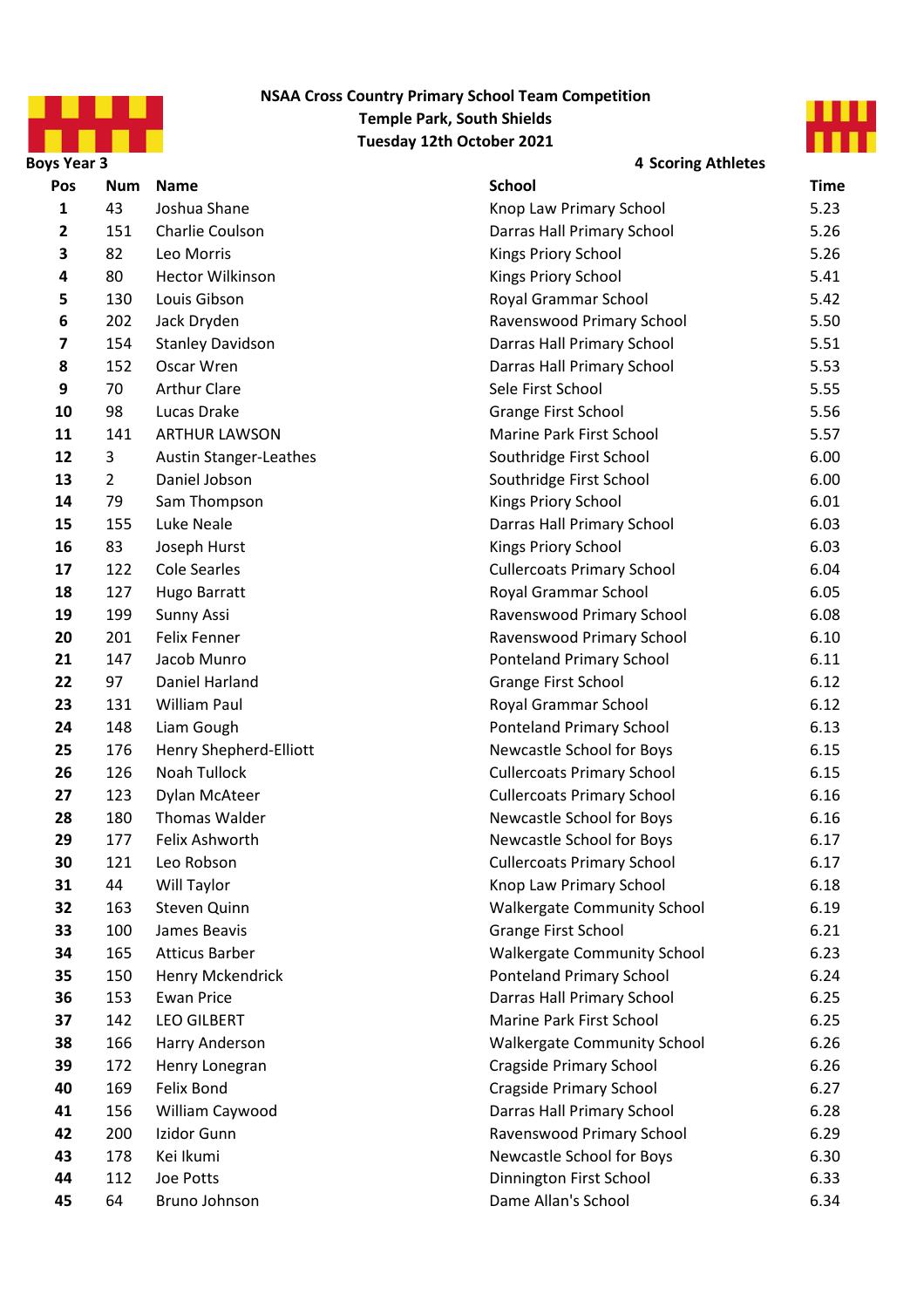| 46 | 124            | Oliver Robinson           | <b>Cullercoats Primary School</b>  | 6.34 |
|----|----------------|---------------------------|------------------------------------|------|
| 47 | 125            | Sonny Slater              | <b>Cullercoats Primary School</b>  | 6.35 |
| 48 | 65             | <b>Toby Ellis</b>         | Dame Allan's School                | 6.36 |
| 49 | 137            | <b>Harrison Rose</b>      | <b>Bede Academy Primary</b>        | 6.37 |
| 50 | 164            | <b>Elliott Thompson</b>   | <b>Walkergate Community School</b> | 6.38 |
| 51 | 179            | Jack Aitken               | Newcastle School for Boys          | 6.39 |
| 52 | 132            | Albie Davie               | Royal Grammar School               | 6.46 |
| 53 | 69             | Dylan Watts               | Sele First School                  | 6.47 |
| 54 | 170            | <b>Austin Burfield</b>    | <b>Cragside Primary School</b>     | 6.48 |
| 55 | 129            | Sebastian Fairhurst       | Royal Grammar School               | 6.50 |
| 56 | 128            | Jamie Bush                | Royal Grammar School               | 6.50 |
| 57 | 67             | <b>Charlie Connley</b>    | Sele First School                  | 6.51 |
| 58 | 71             | <b>Edward Haynes</b>      | Sele First School                  | 6.51 |
| 59 | 48             | Theo Wallace              | Knop Law Primary School            | 6.52 |
| 60 | 50             | Charlie Smith             | Redesdale Primary School           | 6.52 |
| 61 | 49             | <b>Blake Scott</b>        | Redesdale Primary School           | 6.52 |
| 62 | 51             | <b>Bobby Aslett</b>       | Redesdale Primary School           | 6.53 |
| 63 | 38             | Oliver Taylor             | Benton Dene Primary School         | 6.53 |
| 64 | 175            | Henry Fernandes           | Newcastle School for Boys          | 6.54 |
| 65 | 146            | <b>Toby Evans</b>         | Ponteland Primary School           | 6.55 |
| 66 | 149            | Parker Gill               | Ponteland Primary School           | 6.57 |
| 67 | 68             | Mason Murray              | Sele First School                  | 6.58 |
| 68 | 63             | James Beaumont            | Dame Allan's School                | 6.59 |
| 69 | 61             | Dylan Watson              | Dame Allan's School                | 7.00 |
| 70 | 37             | Parker Arnold-Grey        | Benton Dene Primary School         | 7.01 |
| 71 | 101            | Ben Richardson            | <b>Grange First School</b>         | 7.05 |
| 72 | $\overline{4}$ | Henry Mayer               | Southridge First School            | 7.13 |
| 73 | $\mathbf{1}$   | Ozzy Wilson               | Southridge First School            | 7.14 |
| 74 | 46             | <b>Benjamin Coles</b>     | Knop Law Primary School            | 7.15 |
| 75 | 5              | Noah Armstrong            | Southridge First School            | 7.19 |
| 76 | 140            | JOHNATHON ARMSTRONG       | Marine Park First School           | 7.23 |
| 77 | 171            | Seb Clarkson              | <b>Cragside Primary School</b>     | 7.26 |
| 78 | 52             | Jensen Findley            | Redesdale Primary School           | 7.30 |
| 79 | 84             | Harlan Robson             | Kings Priory School                | 7.32 |
| 80 | 66             | Harry McCardle            | Dame Allan's School                | 7.32 |
| 81 | 62             | Connor Ware               | Dame Allan's School                | 7.33 |
| 82 | 47             | <b>Tom Giblin</b>         | Knop Law Primary School            | 7.35 |
| 83 | 173            | Luke Prince               | <b>Cragside Primary School</b>     | 7.36 |
| 84 | 133            | Zain Chowdry              | <b>Bede Academy Primary</b>        | 7.43 |
| 85 | 81             | Alfie Knox                | Kings Priory School                | 7.46 |
| 86 | 136            | <b>Jack Ellis</b>         | <b>Bede Academy Primary</b>        | 7.48 |
| 87 | 72             | <b>Edward Horton</b>      | Sele First School                  | 7.48 |
| 88 | 144            | ELI COLE                  | Marine Park First School           | 7.50 |
| 89 | 143            | <b>Farley Durie</b>       | Marine Park First School           | 7.54 |
| 90 | 93             | <b>Toby McKeand</b>       | Chillingham Road Primary School    | 8.03 |
| 91 | 99             | <b>Charlie Thomlinson</b> | Grange First School                | 8.04 |
| 92 | 94             | Luca Galatanu             | Chillingham Road Primary School    | 8.05 |
| 93 | 135            | Nathaniel Sproat          | <b>Bede Academy Primary</b>        | 8.06 |
| 94 | 53             | William Boake             | Redesdale Primary School           | 8.07 |
| 95 | 45             | William Caddle            | Knop Law Primary School            | 8.10 |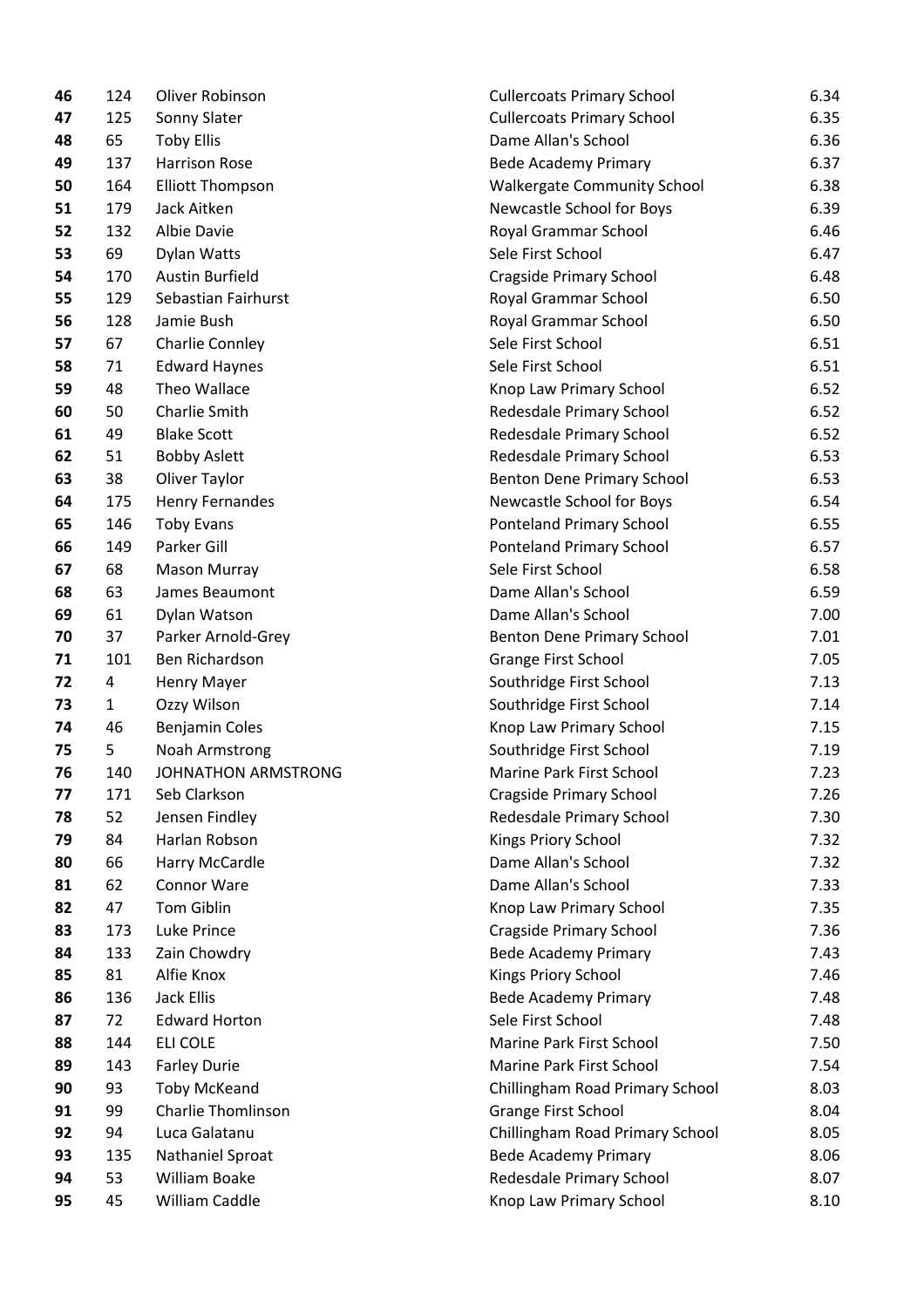| 96  | 145 | George Garman          | <b>Ponteland Primary School</b> | 8.13  |
|-----|-----|------------------------|---------------------------------|-------|
| 97  | 134 | Jasper Atkinson        | <b>Bede Academy Primary</b>     | 8.14  |
| 98  | 91  | Adam Khan              | Chillingham Road Primary School | 8.24  |
| 99  | 138 | Klay Sullivan          | <b>Bede Academy Primary</b>     | 8.32  |
|     | G   | No declaration         | Unknown                         | 8.41  |
| 100 | 92  | Qusai El-Freiji        | Chillingham Road Primary School | 8.47  |
| 101 | 111 | Ayden Pralat           | Dinnington First School         | 8.56  |
| 102 | 113 | Joe Jardine            | Dinnington First School         | 9.00  |
| 103 | 174 | Oliver Shiel           | <b>Cragside Primary School</b>  | 9.00  |
| 104 | 139 | <b>RALPH KEEBLE</b>    | Marine Park First School        | 9.24  |
| 105 | 6   | Aiden Swift            | Southridge First School         | 9.36  |
| 106 | 109 | Jase Thompson-Marshall | Dinnington First School         | 10.20 |
| 107 | 114 | Sam Beha               | Dinnington First School         | 10.21 |

# **Boys Year 3 Team Results**

|              | <b>Team Name</b>                       | 1st | 2nd | 3rd | 4th | <b>Points</b> |
|--------------|----------------------------------------|-----|-----|-----|-----|---------------|
| 1            | <b>Darras Hall Primary School</b>      | 2   | 7   | 8   | 15  | 32            |
| $\mathbf{2}$ | <b>Kings Priory School</b>             | 3   | 4   | 14  | 16  | 37            |
| 3            | <b>Ravenswood Primary School</b>       | 6   | 19  | 20  | 42  | 87            |
| 4            | <b>Royal Grammar School</b>            | 5   | 18  | 23  | 52  | 98            |
| 5            | <b>Cullercoats Primary School</b>      | 17  | 26  | 27  | 30  | 100           |
| 6            | <b>Newcastle School for Boys</b>       | 25  | 28  | 29  | 43  | 125           |
| 7            | <b>Grange First School</b>             | 10  | 22  | 33  | 71  | 136           |
| 8            | <b>Ponteland Primary School</b>        | 21  | 24  | 35  | 65  | 145           |
| 9            | <b>Walkergate Community School</b>     | 32  | 34  | 38  | 50  | 154           |
| 10           | <b>Knop Law Primary School</b>         | 1   | 31  | 59  | 74  | 165           |
| 11           | <b>Southridge First School</b>         | 12  | 13  | 72  | 73  | 170           |
| 12           | <b>Sele First School</b>               | 9   | 53  | 57  | 58  | 177           |
| 13           | <b>Cragside Primary School</b>         | 39  | 40  | 54  | 77  | 210           |
| 14           | <b>Marine Park First School</b>        | 11  | 37  | 76  | 88  | 212           |
| 15           | <b>Dame Allan's School</b>             | 45  | 48  | 68  | 69  | 230           |
| 16           | <b>Redesdale Primary School</b>        | 60  | 61  | 62  | 78  | 261           |
| 17           | <b>Bede Academy Primary</b>            | 49  | 84  | 86  | 93  | 312           |
| 18           | <b>Dinnington First School</b>         | 44  | 101 | 102 | 106 | 353           |
| 19           | <b>Chillingham Road Primary School</b> | 90  | 92  | 98  | 100 | 380           |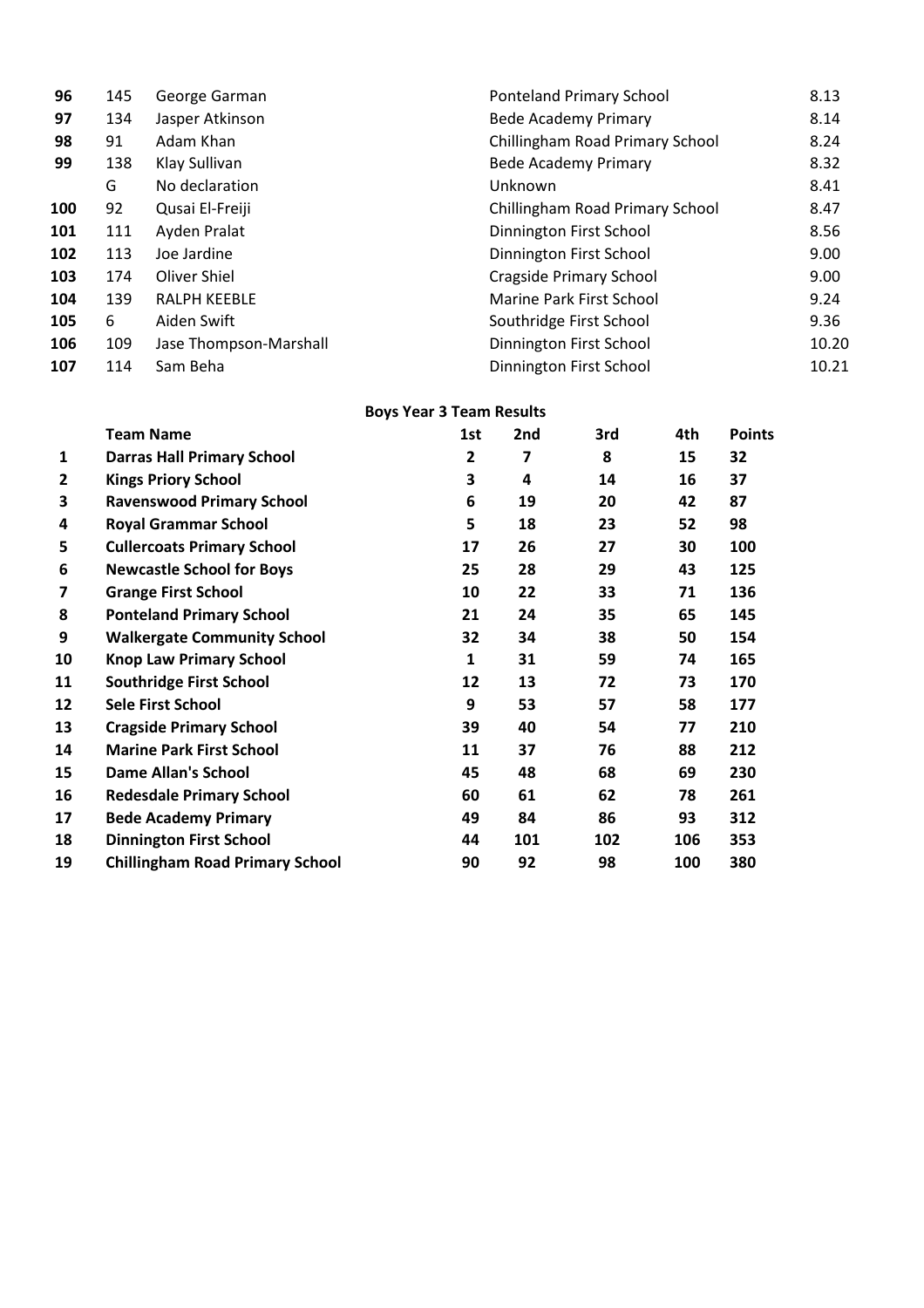

### **NSAA Cross Country Primary School Team Competition Temple Park, South Shields Tuesday 12th October 2021**



| Pos | Num Name             | School                             | Time |
|-----|----------------------|------------------------------------|------|
| 1   | 4 Noah Penfold       | Southridge First School            | 4.42 |
| 2   | 163 Owen Thompson    | <b>Walkergate Community School</b> | 4.53 |
| 3   | 129 Harry Wood       | Royal Grammar School               | 5.02 |
| 4   | 127 Yanick Hannifa   | Royal Grammar School               | 5.1  |
| 5   | 165 Levi Knox        | <b>Walkergate Community School</b> | 5.17 |
| 6   | 82 Charlie Coleman   | Kings Priory School                | 5.19 |
| 7   | 71 Rory Cain         | Sele First School                  | 5.22 |
| 8   | 131 James Phillips   | Royal Grammar School               | 5.23 |
| 9   | 151 Oliver Rowell    | Darras Hall Primary School         | 5.26 |
| 10  | 70 Alfie Lawson      | Sele First School                  | 5.28 |
| 11  | 37 Joseph Swansbury  | Benton Dene Primary School         | 5.35 |
| 12  | 84 Louie Finlay      | Kings Priory School                | 5.36 |
| 13  | 79 Sonny Laidler     | Kings Priory School                | 5.36 |
| 14  | 52 Tommy Cain        | Redesdale Primary School           | 5.39 |
| 15  | 2 Adam Wallace       | Southridge First School            | 5.43 |
| 16  | 152 Max Turner       | Darras Hall Primary School         | 5.43 |
| 17  | 172 Rowan Middleton  | Cragside PS                        | 5.44 |
| 18  | 199 Oscar Lee        | Ravenswood Primary School          | 5.44 |
| 19  | 173 Isaac Woodsford  | Cragside PS                        |      |
| 20  | 200 William Cokill   | Ravenswood Primary School          |      |
| 21  | 3 Sebastian Deighton | Southridge First School            |      |
| 22  | 100 Finley Hunter    | Grange First School                |      |
| 23  | 80 Freddie Caulfield | Kings Priory School                |      |
| 24  | 133 Harrison Craig   | <b>Bede Academy Primary</b>        |      |
| 25  | 62 William Gallagher | Dame Allan's School                | 5.51 |
| 26  | 67 Artie O'Brien     | Sele First School                  |      |
| 27  | 139 LUCAS WILKINSON  | Marine Park First School           |      |
| 28  | 68 Monty Carter      | Sele First School                  |      |
| 29  | 144 NOAH CLARK       | Marine Park First School           |      |
| 30  | 153 Luke Cordingly   | Darras Hall Primary School         |      |
| 31  | 121 James Bell       | <b>Cullercoats Primary School</b>  | 5.55 |
| 32  | 81 Thomas Wright     | Kings Priory School                |      |
| 33  | 128 Oliver Smalley   | Royal Grammar School               |      |
| 34  | 91 Zain Haque        | Chillingham Road Primary School    |      |
| 35  | 51 Logan Miller      | Redesdale Primary School           |      |
| 36  | 130 William Phillips | Royal Grammar School               |      |
| 37  | 156 Matthew Flynn    | Darras Hall Primary School         |      |
| 38  | 5 Saul Thompson      | Southridge First School            | 6.01 |
| 39  | 148 Aaron Findlator  | Ponteland Primary School           |      |
| 40  | 142 ISAAC BLAIR      | Marine Park First School           |      |
| 41  | 99 Aiden Faser       | Grange First School                | 6.06 |
| 42  | 201 James Morgan     | Ravenswood Primary School          | 6.14 |
| 43  | 145 Noah Ameobi      | <b>Ponteland Primary School</b>    |      |
| 44  | 155 Edward Grace     | Darras Hall Primary School         |      |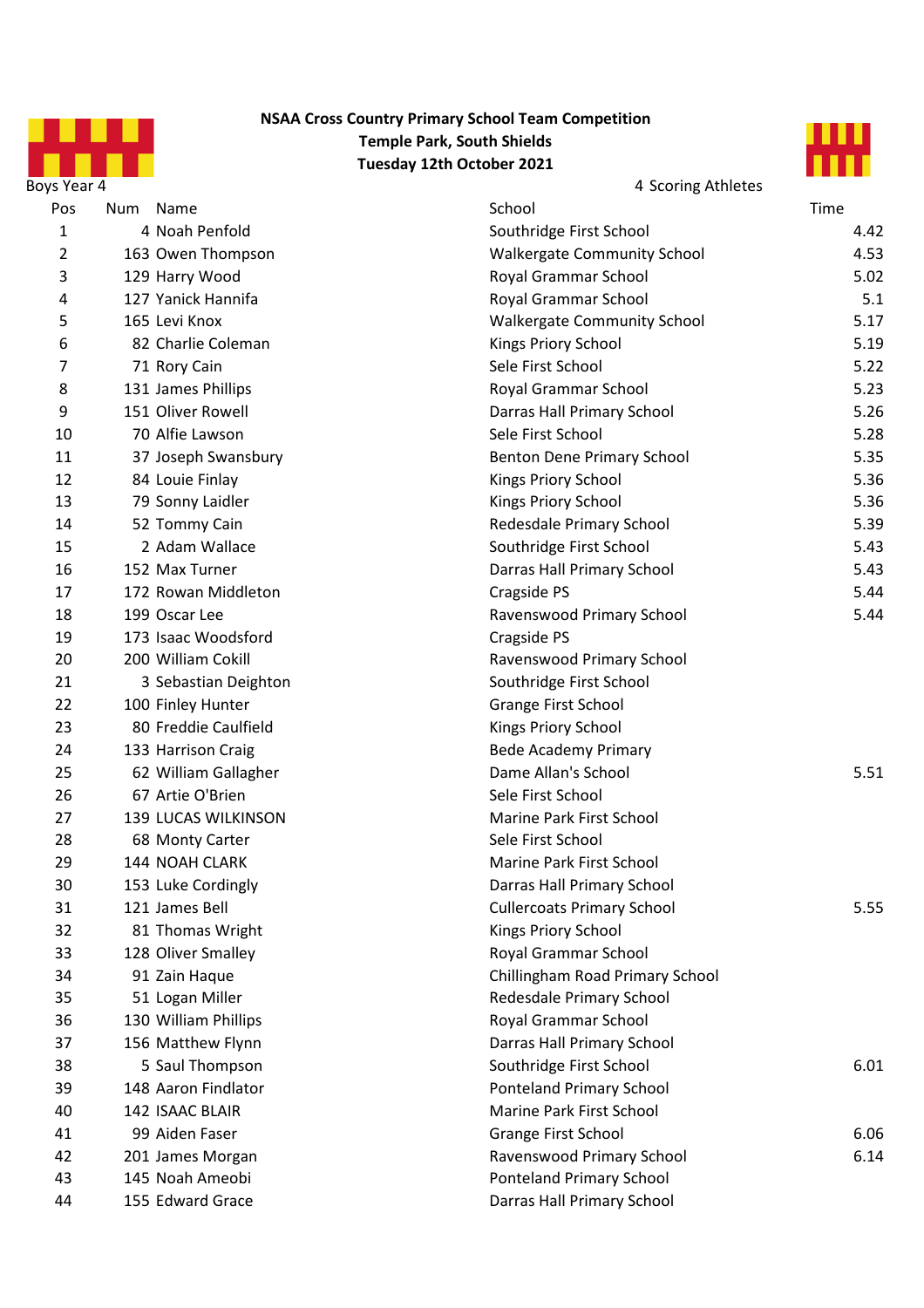|   |                | <b>Cullercoats Primary School</b>                                                                                                                                                                                                                                                                                                                                                                                                                                                                                                                                                                                                                                                                                                                                                                                                                                                                                                                                                       |                             |
|---|----------------|-----------------------------------------------------------------------------------------------------------------------------------------------------------------------------------------------------------------------------------------------------------------------------------------------------------------------------------------------------------------------------------------------------------------------------------------------------------------------------------------------------------------------------------------------------------------------------------------------------------------------------------------------------------------------------------------------------------------------------------------------------------------------------------------------------------------------------------------------------------------------------------------------------------------------------------------------------------------------------------------|-----------------------------|
|   |                | <b>Bede Academy Primary</b>                                                                                                                                                                                                                                                                                                                                                                                                                                                                                                                                                                                                                                                                                                                                                                                                                                                                                                                                                             |                             |
|   |                | Darras Hall Primary School                                                                                                                                                                                                                                                                                                                                                                                                                                                                                                                                                                                                                                                                                                                                                                                                                                                                                                                                                              |                             |
|   |                | Grange First School                                                                                                                                                                                                                                                                                                                                                                                                                                                                                                                                                                                                                                                                                                                                                                                                                                                                                                                                                                     |                             |
|   |                | Southridge First School                                                                                                                                                                                                                                                                                                                                                                                                                                                                                                                                                                                                                                                                                                                                                                                                                                                                                                                                                                 |                             |
|   |                | Ravenswood Primary School                                                                                                                                                                                                                                                                                                                                                                                                                                                                                                                                                                                                                                                                                                                                                                                                                                                                                                                                                               |                             |
|   |                | <b>Ponteland Primary School</b>                                                                                                                                                                                                                                                                                                                                                                                                                                                                                                                                                                                                                                                                                                                                                                                                                                                                                                                                                         |                             |
|   |                | Knop Law Primary School                                                                                                                                                                                                                                                                                                                                                                                                                                                                                                                                                                                                                                                                                                                                                                                                                                                                                                                                                                 | 6.26                        |
|   |                | Newcastle School for Boys                                                                                                                                                                                                                                                                                                                                                                                                                                                                                                                                                                                                                                                                                                                                                                                                                                                                                                                                                               |                             |
|   |                | Newcastle School for Boys                                                                                                                                                                                                                                                                                                                                                                                                                                                                                                                                                                                                                                                                                                                                                                                                                                                                                                                                                               |                             |
|   |                | Redesdale Primary School                                                                                                                                                                                                                                                                                                                                                                                                                                                                                                                                                                                                                                                                                                                                                                                                                                                                                                                                                                |                             |
|   |                | Cragside PS                                                                                                                                                                                                                                                                                                                                                                                                                                                                                                                                                                                                                                                                                                                                                                                                                                                                                                                                                                             |                             |
|   |                | Dame Allan's School                                                                                                                                                                                                                                                                                                                                                                                                                                                                                                                                                                                                                                                                                                                                                                                                                                                                                                                                                                     |                             |
|   |                | Dame Allan's School                                                                                                                                                                                                                                                                                                                                                                                                                                                                                                                                                                                                                                                                                                                                                                                                                                                                                                                                                                     |                             |
|   |                | Sele First School                                                                                                                                                                                                                                                                                                                                                                                                                                                                                                                                                                                                                                                                                                                                                                                                                                                                                                                                                                       | 6.34                        |
|   |                | Southridge First School                                                                                                                                                                                                                                                                                                                                                                                                                                                                                                                                                                                                                                                                                                                                                                                                                                                                                                                                                                 |                             |
|   |                | Knop Law Primary School                                                                                                                                                                                                                                                                                                                                                                                                                                                                                                                                                                                                                                                                                                                                                                                                                                                                                                                                                                 |                             |
|   |                | <b>Bede Academy Primary</b>                                                                                                                                                                                                                                                                                                                                                                                                                                                                                                                                                                                                                                                                                                                                                                                                                                                                                                                                                             |                             |
|   |                | Knop Law Primary School                                                                                                                                                                                                                                                                                                                                                                                                                                                                                                                                                                                                                                                                                                                                                                                                                                                                                                                                                                 | 6.38                        |
|   |                | Marine Park First School                                                                                                                                                                                                                                                                                                                                                                                                                                                                                                                                                                                                                                                                                                                                                                                                                                                                                                                                                                |                             |
|   |                | <b>Ponteland Primary School</b>                                                                                                                                                                                                                                                                                                                                                                                                                                                                                                                                                                                                                                                                                                                                                                                                                                                                                                                                                         |                             |
|   |                | <b>Walkergate Community School</b>                                                                                                                                                                                                                                                                                                                                                                                                                                                                                                                                                                                                                                                                                                                                                                                                                                                                                                                                                      | 6.42                        |
|   |                | Chillingham Road Primary School                                                                                                                                                                                                                                                                                                                                                                                                                                                                                                                                                                                                                                                                                                                                                                                                                                                                                                                                                         |                             |
|   |                | Royal Grammar School                                                                                                                                                                                                                                                                                                                                                                                                                                                                                                                                                                                                                                                                                                                                                                                                                                                                                                                                                                    |                             |
|   |                | Sele First School                                                                                                                                                                                                                                                                                                                                                                                                                                                                                                                                                                                                                                                                                                                                                                                                                                                                                                                                                                       | 6.49                        |
|   |                | Dinnington First School                                                                                                                                                                                                                                                                                                                                                                                                                                                                                                                                                                                                                                                                                                                                                                                                                                                                                                                                                                 |                             |
|   |                | Newcastle School for Boys                                                                                                                                                                                                                                                                                                                                                                                                                                                                                                                                                                                                                                                                                                                                                                                                                                                                                                                                                               | 6.54                        |
|   |                | Newcastle School for Boys                                                                                                                                                                                                                                                                                                                                                                                                                                                                                                                                                                                                                                                                                                                                                                                                                                                                                                                                                               |                             |
|   |                | Newcastle School for Boys                                                                                                                                                                                                                                                                                                                                                                                                                                                                                                                                                                                                                                                                                                                                                                                                                                                                                                                                                               |                             |
|   |                | <b>Walkergate Community School</b>                                                                                                                                                                                                                                                                                                                                                                                                                                                                                                                                                                                                                                                                                                                                                                                                                                                                                                                                                      |                             |
|   |                | <b>Ponteland Primary School</b>                                                                                                                                                                                                                                                                                                                                                                                                                                                                                                                                                                                                                                                                                                                                                                                                                                                                                                                                                         |                             |
|   |                | <b>Grange First School</b>                                                                                                                                                                                                                                                                                                                                                                                                                                                                                                                                                                                                                                                                                                                                                                                                                                                                                                                                                              |                             |
|   |                | Cragside PS                                                                                                                                                                                                                                                                                                                                                                                                                                                                                                                                                                                                                                                                                                                                                                                                                                                                                                                                                                             | 7.05                        |
|   |                | Knop Law Primary School                                                                                                                                                                                                                                                                                                                                                                                                                                                                                                                                                                                                                                                                                                                                                                                                                                                                                                                                                                 |                             |
|   |                | <b>Cullercoats Primary School</b>                                                                                                                                                                                                                                                                                                                                                                                                                                                                                                                                                                                                                                                                                                                                                                                                                                                                                                                                                       | 7.09                        |
|   |                | <b>Cullercoats Primary School</b>                                                                                                                                                                                                                                                                                                                                                                                                                                                                                                                                                                                                                                                                                                                                                                                                                                                                                                                                                       |                             |
|   |                | <b>Cullercoats Primary School</b>                                                                                                                                                                                                                                                                                                                                                                                                                                                                                                                                                                                                                                                                                                                                                                                                                                                                                                                                                       |                             |
|   |                | Kings Priory School                                                                                                                                                                                                                                                                                                                                                                                                                                                                                                                                                                                                                                                                                                                                                                                                                                                                                                                                                                     | 7.15                        |
|   |                | Knop Law Primary School                                                                                                                                                                                                                                                                                                                                                                                                                                                                                                                                                                                                                                                                                                                                                                                                                                                                                                                                                                 | 7.22                        |
|   |                | Redesdale Primary School                                                                                                                                                                                                                                                                                                                                                                                                                                                                                                                                                                                                                                                                                                                                                                                                                                                                                                                                                                |                             |
|   |                | <b>Grange First School</b>                                                                                                                                                                                                                                                                                                                                                                                                                                                                                                                                                                                                                                                                                                                                                                                                                                                                                                                                                              | 7.3                         |
| G | No Declaration | Unknown                                                                                                                                                                                                                                                                                                                                                                                                                                                                                                                                                                                                                                                                                                                                                                                                                                                                                                                                                                                 |                             |
| G | No Declaration | Unknown                                                                                                                                                                                                                                                                                                                                                                                                                                                                                                                                                                                                                                                                                                                                                                                                                                                                                                                                                                                 |                             |
|   |                |                                                                                                                                                                                                                                                                                                                                                                                                                                                                                                                                                                                                                                                                                                                                                                                                                                                                                                                                                                                         | 7.34                        |
|   |                | Redesdale Primary School                                                                                                                                                                                                                                                                                                                                                                                                                                                                                                                                                                                                                                                                                                                                                                                                                                                                                                                                                                |                             |
|   |                | Cragside PS                                                                                                                                                                                                                                                                                                                                                                                                                                                                                                                                                                                                                                                                                                                                                                                                                                                                                                                                                                             |                             |
|   |                | Benton Dene Primary School                                                                                                                                                                                                                                                                                                                                                                                                                                                                                                                                                                                                                                                                                                                                                                                                                                                                                                                                                              | 7.4                         |
|   |                | Marine Park First School                                                                                                                                                                                                                                                                                                                                                                                                                                                                                                                                                                                                                                                                                                                                                                                                                                                                                                                                                                | 7.43                        |
|   |                | Knop Law Primary School                                                                                                                                                                                                                                                                                                                                                                                                                                                                                                                                                                                                                                                                                                                                                                                                                                                                                                                                                                 | 8.02                        |
|   |                | <b>Bede Academy Primary</b>                                                                                                                                                                                                                                                                                                                                                                                                                                                                                                                                                                                                                                                                                                                                                                                                                                                                                                                                                             | 8.03                        |
|   |                | 122 Ryan Bonham<br>136 Billy Muldoon<br>154 Noel Chen<br>102 Ryan Watts<br>6 Jude Cook<br>202 Finley Yateley<br>150 Isaac Young<br>44 Jake Walker<br>176 Roshan Nall<br>175 Jack Applewhite<br>50 Jaydon Miller<br>169 Arran Gemmell<br>63 Zain Madathil<br>65 Samuel Dresser<br>69 Daniel Benson-Muir<br>1 Max Milne<br>46 Alex Lynn<br>135 Liam Richmond<br>45 Zach Ashcroft<br>140 GEORGE ARMSTRONG<br>147 Matthew Wregglesworth<br>164 Josh Robinson<br>92 Gus Bardfield<br>132 Wilf Roberts<br>72 Dexter Byrne<br>113 Seb Owen<br>179 Rex Keeley-Webb<br>178 Tobi Eniola<br>177 Muhammad Iftikhar<br>166 Raith May<br>146 Max Moore<br>97 Noah Childs<br>171 Joe Pyle<br>47 Luke Melville<br>124 Ollie Southern<br>123 Sam Brown<br>125 Joshua Marchbank<br>83 Nathaniel Fletcher<br>43 Oliver Ward<br>53 James McMullan<br>98 Jayden Hall<br>138 Jackson Bremner<br>49 Rhys Short<br>170 Johnny Logue<br>38 Jack Moore<br>141 DYLAN TURNBULL<br>48 Ollie Falcus<br>137 Trey Kelly | <b>Bede Academy Primary</b> |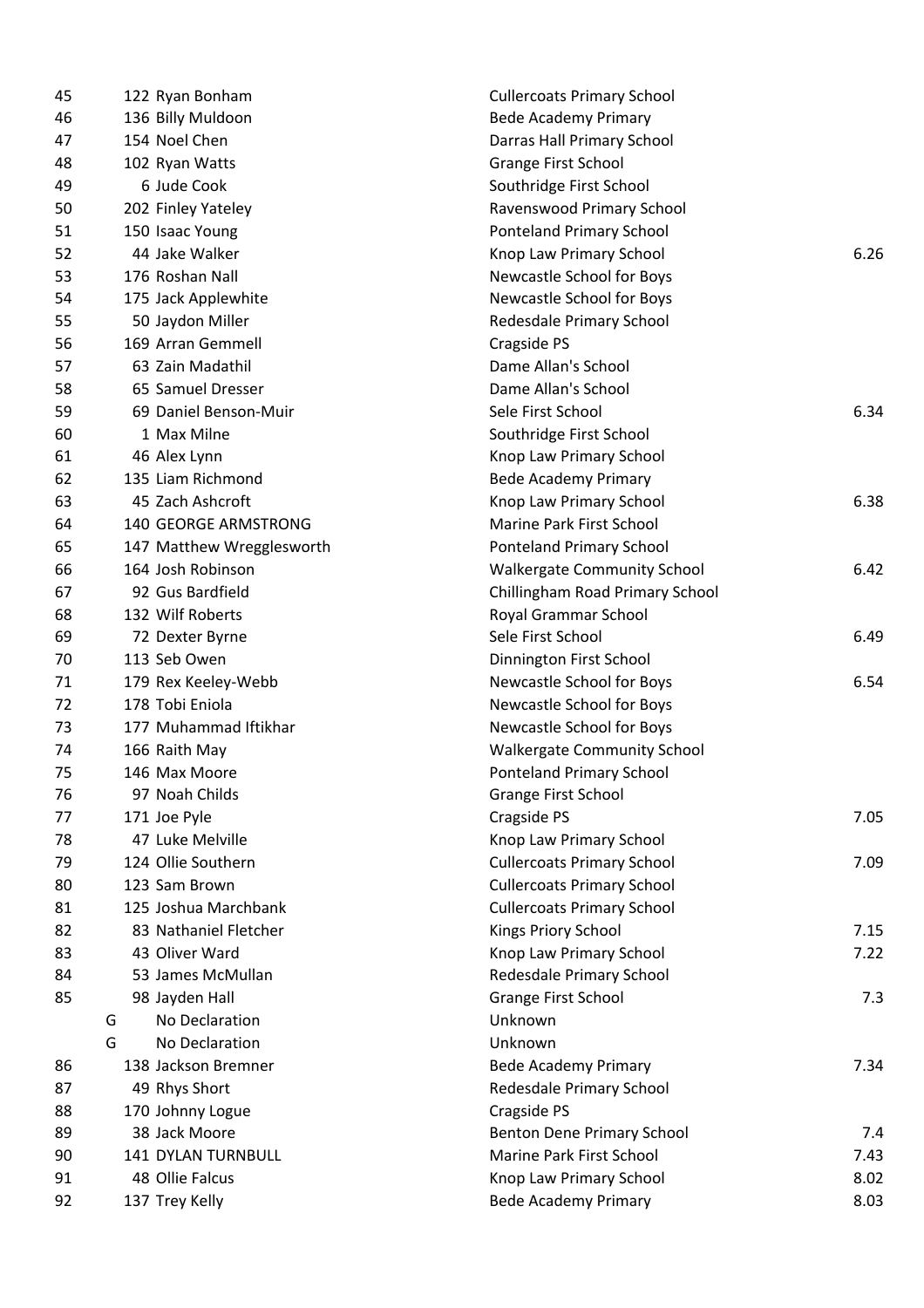| 93  | 111 Dexter Metcalfe | Dinnington First School           | 8.05  |
|-----|---------------------|-----------------------------------|-------|
| 94  | 112 Harry Pagett    | Dinnington First School           | 8.09  |
| 95  | 143 SAMUEL IONS     | Marine Park First School          | 8.11  |
| 96  | 126 Ansel Groot     | <b>Cullercoats Primary School</b> | 8.12  |
| 97  | 101 James Henderson | <b>Grange First School</b>        | 8.13  |
| 98  | 110 Ben Swift       | Dinnington First School           | 8.14  |
| 99  | 94 Dion Kometa      | Chillingham Road Primary School   | 8.3   |
| 100 | 149 Jack Handley    | <b>Ponteland Primary School</b>   | 8.32  |
| 101 | 134 Connor Angus    | <b>Bede Academy Primary</b>       | 8.59  |
| 102 | 93 Luke Moreland    | Chillingham Road Primary School   | 11.22 |

### **Boys Year 4 Team Results**

|    | <b>Team Name</b>                       | 1st 2nd |    | 3rd | 4th     | <b>Points</b> |
|----|----------------------------------------|---------|----|-----|---------|---------------|
| 1  | <b>Royal Grammar School</b>            | 3       | 4  |     | 8<br>33 | 48            |
| 2  | <b>Kings Priory School</b>             | 6       | 12 | 13  | 23      | 54            |
| 3  | <b>Sele First School</b>               | 7       | 10 | 26  | 28      | 71            |
| 4  | <b>Southridge First School</b>         | 1       | 15 | 21  | 38      | 75            |
| 5  | <b>Darras Hall Primary School</b>      | 9       | 16 | 30  | 37      | 92            |
| 6  | <b>Ravenswood Primary School</b>       | 18      | 20 | 42  | 50      | 130           |
| 7  | <b>Walkergate Community School</b>     | 2       | 5  | 66  | 74      | 147           |
| 8  | <b>Marine Park First School</b>        | 27      | 29 | 40  | 64      | 160           |
| 9  | <b>Grange First School</b>             | 22      | 41 | 48  | 76      | 187           |
| 10 | <b>Redesdale Primary School</b>        | 14      | 35 | 55  | 84      | 188           |
| 11 | <b>Ponteland Primary School</b>        | 39      | 43 | 51  | 65      | 198           |
| 12 | <b>Bede Academy Primary</b>            | 24      | 46 | 62  | 86      | 218           |
| 13 | <b>Cullercoats Primary School</b>      | 31      | 45 | 79  | 80      | 235           |
| 14 | <b>Newcastle School for Boys</b>       | 53      | 54 | 71  | 72      | 250           |
| 15 | <b>Knop Law Primary School</b>         | 52      | 61 | 63  | 78      | 254           |
| 16 | <b>Chillingham Road Primary School</b> | 34      | 67 | 99  | 102     | 302           |
| 17 | <b>Dinnington First School</b>         | 70      | 93 | 94  | 98      | 355           |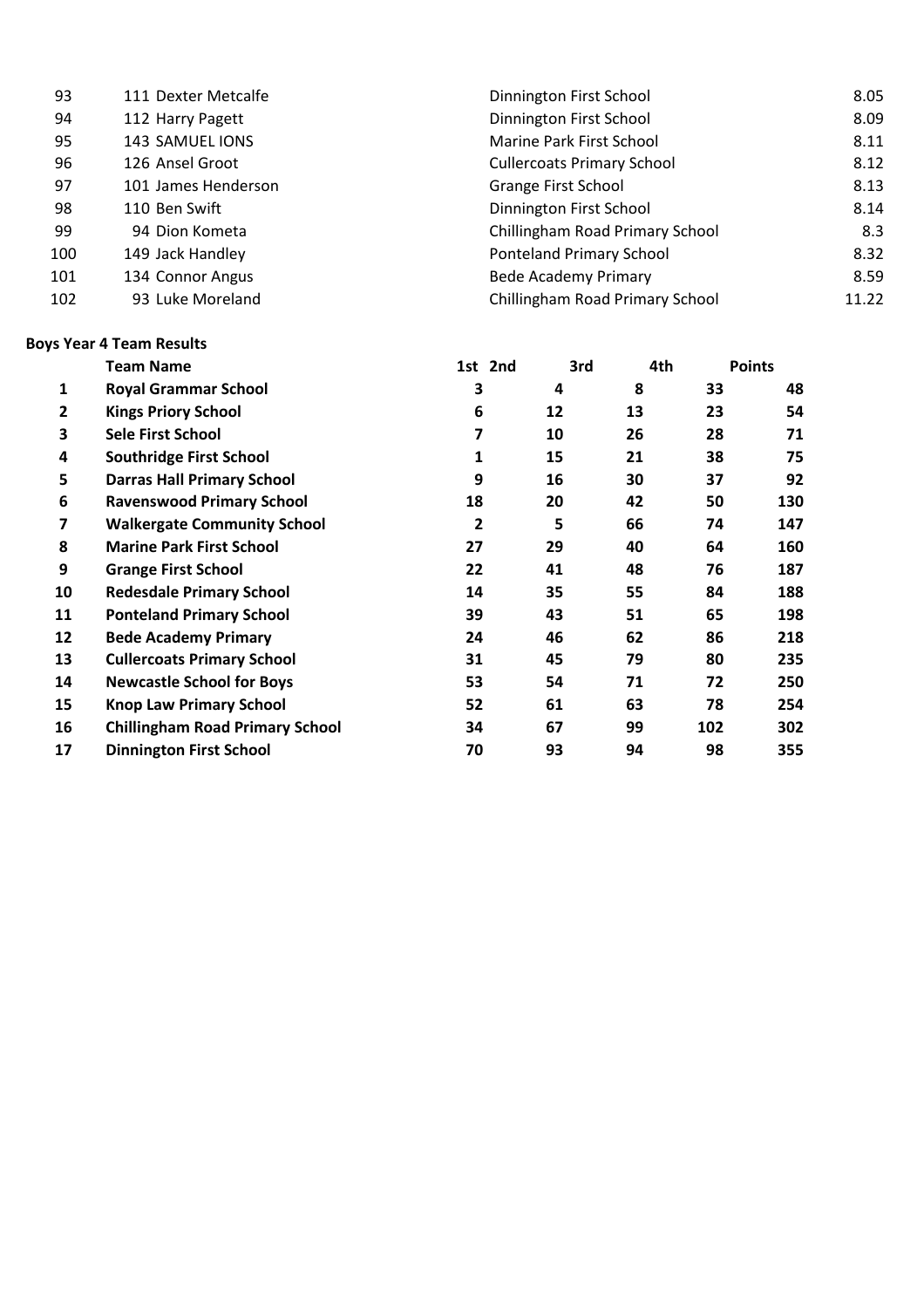

### **Tuesday 12th October 2021 NSAA Cross Country Primary School Team Competition Temple Park, South Shields**



| <b>Boys Year 5</b>      |                |                         | <b>4 Scoring Athletes</b>          |             |
|-------------------------|----------------|-------------------------|------------------------------------|-------------|
| <b>Pos</b>              | <b>Num</b>     | <b>Name</b>             | <b>School</b>                      | <b>Time</b> |
| $\mathbf{1}$            | 13             | Sandy Pointon           | Marden Bridge Middle School        | 5.32        |
| $\mathbf{2}$            | 43             | Ayden Armstrong         | Knop Law Primary School            | 5.37        |
| 3                       | 51             | Jaydon Brittain         | Redesdale Primary School           | 5.37        |
| 4                       | 131            | Felix McDermott         | Royal Grammar School               | 5.39        |
| 5                       | 175            | <b>Mathew Smith</b>     | Newcastle School for Boys          | 5.39        |
| 6                       | 127            | <b>Henry Barratt</b>    | Royal Grammar School               | 5.40        |
| $\overline{\mathbf{z}}$ | 123            | <b>Finley Baxter</b>    | <b>Cullercoats Primary School</b>  | 5.42        |
| 8                       | 86             | Max Anderson            | Valley Gardens Middle School       | 5.44        |
| 9                       | 80             | <b>Finn Morris</b>      | Kings Priory School                | 5.46        |
| 10                      | 83             | Elijah Birkenshaw       | Kings Priory School                | 5.48        |
| 11                      | 87             | Joseph Inman            | Valley Gardens Middle School       | 5.48        |
| 12                      | 79             | Ryan Meikle             | Kings Priory School                | 5.49        |
| 13                      | 163            | Daniel Shiel            | <b>Walkergate Community School</b> | 5.51        |
| 14                      | 81             | <b>Oliver Cairns</b>    | Kings Priory School                | 5.52        |
| 15                      | 172            | Harry Irons             | Cragside PS                        | 5.53        |
| 16                      | 153            | <b>Charlie Douglass</b> | Darras Hall Primary School         |             |
| 17                      | 152            | Riley Scope-Wilson      | Darras Hall Primary School         |             |
| 18                      | 14             | John Paul Leslie        | Marden Bridge Middle School        |             |
| 19                      | 128            | Oliver Newman           | Royal Grammar School               |             |
| 20                      | 147            | Ben Wheatley            | <b>Ponteland Primary School</b>    | 5.58        |
| 21                      | 85             | Jason Wilson            | Valley Gardens Middle School       |             |
| 22                      | 88             | <b>Ben Clark</b>        | Valley Gardens Middle School       |             |
| 23                      | 148            | Ciaran Mackinnon        | <b>Ponteland Primary School</b>    |             |
| 24                      | 125            | Noah Brown              | <b>Cullercoats Primary School</b>  |             |
| 25                      | 82             | Jacob Shepherd          | Kings Priory School                |             |
| 26                      | 52             | Max Bennett             | Redesdale Primary School           |             |
| 27                      | 50             | Harvey Brown            | Redesdale Primary School           |             |
| 28                      | 84             | Isaac Jonscyck Brown    | Kings Priory School                |             |
| 29                      | 201            | Ollie Wilkinson         | Ravenswood Primary School          |             |
| 30                      | 149            | <b>Harry Dinning</b>    | <b>Ponteland Primary School</b>    | 6.04        |
| 31                      | 154            | Matthew Secker          | Darras Hall Primary School         |             |
| 32                      | 121            | Ben Wright              | <b>Cullercoats Primary School</b>  |             |
| 33                      | 173            | Daniel Wetherby         | Cragside PS                        |             |
| 34                      | 15             | Manny Lalor             | Marden Bridge Middle School        |             |
| 35                      | 18             | Archie McIndewar        | Marden Bridge Middle School        |             |
| 36                      | 7 <sup>1</sup> | Jake Story              | Wellfield Middle School            |             |
| 37                      | 174            | Luke Young              | Cragside PS                        |             |
| 38                      | 145            | <b>Oliver Hawkes</b>    | <b>Ponteland Primary School</b>    | 6.09        |
| 39                      | 124            | <b>Finley Hair</b>      | <b>Cullercoats Primary School</b>  |             |
| 40                      | 171            | Aaron Diallo            | Cragside PS                        | 6.13        |
| 41                      | 155            | <b>William Grace</b>    | Darras Hall Primary School         |             |
| 42                      | 44             | Rhys Ferguson           | Knop Law Primary School            |             |
| 43                      | 146            | <b>William Vowles</b>   | <b>Ponteland Primary School</b>    |             |
| 44                      | 215            | Alex Thompson           | Highfield Middle                   |             |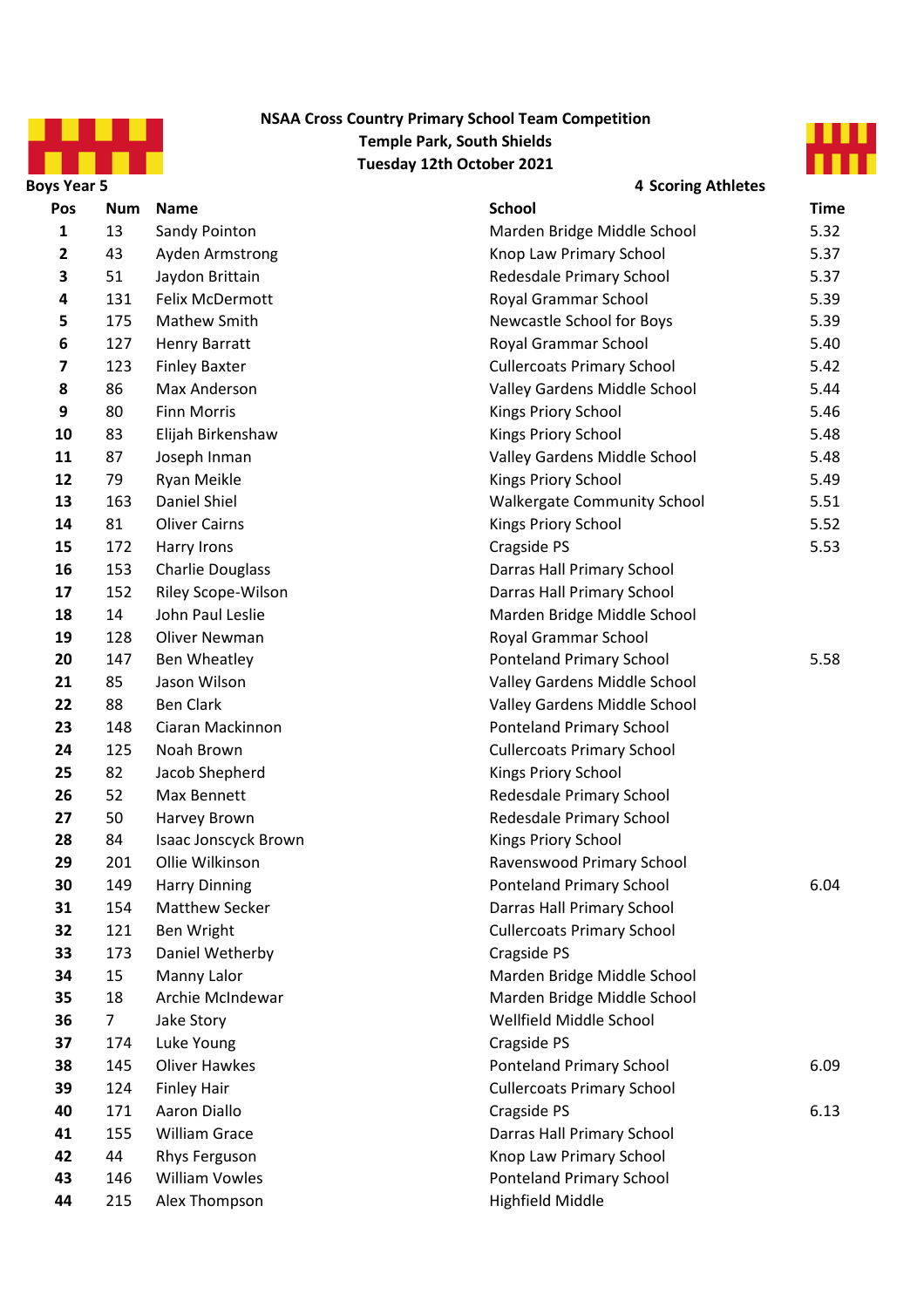| 45 | 126 | Evan McGee             | <b>Cullercoats Primary School</b>  | 6.18 |
|----|-----|------------------------|------------------------------------|------|
| 46 | 129 | <b>Lucas Collins</b>   | Royal Grammar School               |      |
| 47 | 137 | Layton Blades          | <b>Bede Academy Primary</b>        |      |
| 48 | 176 | Seb Graham             | Newcastle School for Boys          |      |
| 49 | 156 | James Proctor          | Darras Hall Primary School         | 6.22 |
| 50 | 8   | Sam Tate               | Wellfield Middle School            |      |
| 51 | 178 | Josh Olanrewaju        | Newcastle School for Boys          |      |
| 52 | 17  | George Harron          | Marden Bridge Middle School        |      |
| 53 | 130 | <b>Henry Self</b>      | Royal Grammar School               |      |
| 54 | 9   | Kaden Anderson         | Wellfield Middle School            | 6.26 |
| 55 | 55  | <b>Frazer Higgings</b> | Monkseaton Middle School           |      |
| 56 | 92  | Calvin Lashley         | Chillingham Road Primary School    | 6.31 |
| 57 | 214 | Sam Mountford          | <b>Highfield Middle</b>            |      |
| 58 | 93  | <b>Eric Madge</b>      | Chillingham Road Primary School    |      |
| 59 | 202 | Soren Wijns            | Ravenswood Primary School          |      |
| 60 | 24  | <b>William Laws</b>    | Star of the Sea RC Primary School  |      |
| 61 | 11  | Jamie Campbell         | Wellfield Middle School            |      |
| 62 | 177 | Charlie Walker         | Newcastle School for Boys          | 6.37 |
| 63 | 23  | Sam Scorer             | Star of the Sea RC Primary School  |      |
| 64 | 169 | Josh Butler            | Cragside PS                        |      |
| 65 | 49  | <b>Oliver Railton</b>  | Redesdale Primary School           |      |
| 66 | 216 | Maxwell Richardson     | <b>Highfield Middle</b>            | 6.40 |
| 67 | 200 | Dillan Assi            | Ravenswood Primary School          |      |
| 68 | 203 | Daniel Williams        | Ravenswood Primary School          |      |
| 69 | 38  | Ethan Selby            | Benton Dene Primary School         |      |
| 70 | 133 | Sam Thompson           | <b>Bede Academy Primary</b>        | 6.48 |
| 71 | 57  | <b>Thomas Grags</b>    | Monkseaton Middle School           |      |
| 72 | 21  | Leo Hand               | Star of the Sea RC Primary School  | 6.52 |
| 73 | 48  | Joe McDonnell          | Knop Law Primary School            |      |
| 74 | 12  | Benjamin Girvan        | Wellfield Middle School            | 6.58 |
| 75 | 58  | Kaiden Lawgs           | Monkseaton Middle School           |      |
| 76 | 211 | Riley Lathan           | <b>Highfield Middle</b>            |      |
| 77 | 20  | Kai McNally            | Star of the Sea RC Primary School  |      |
| 78 | 164 | Jackson Heppell        | <b>Walkergate Community School</b> |      |
| 79 | 170 | Zac Davison            | Cragside PS                        | 7.03 |
| 80 | 213 | <b>Rylee Mariner</b>   | <b>Highfield Middle</b>            | 7.08 |
| 81 | 22  | Luca Zuniga            | Star of the Sea RC Primary School  |      |
| 82 | 132 | Adam Hardy             | Royal Grammar School               |      |
| 83 | 135 | Liam Spratt            | <b>Bede Academy Primary</b>        | 7.20 |
| 84 | 46  | Adam Humble            | Knop Law Primary School            | 7.20 |
| 85 | 45  | <b>Blake Wallace</b>   | Knop Law Primary School            | 7.24 |
| 86 | 94  | Ishaan Tadbeer         | Chillingham Road Primary School    | 7.25 |
| 87 | 47  | Will Dummett           | Knop Law Primary School            | 7.26 |
| 88 | 138 | <b>Bradley Hawkins</b> | <b>Bede Academy Primary</b>        | 7.27 |
| 89 | 212 | Robbie Duxfield        | <b>Highfield Middle</b>            | 7.29 |
| 90 | 199 | Elvis Fenner           | Ravenswood Primary School          | 7.30 |
| 91 | 165 | Sam Hepburn            | <b>Walkergate Community School</b> | 7.31 |
| 92 | 37  | <b>Ryan Neave</b>      | Benton Dene Primary School         | 7.37 |
| 93 | 91  | Finn McKeand           | Chillingham Road Primary School    | 7.40 |
| 94 | 166 | David Kelly            | <b>Walkergate Community School</b> | 7.55 |
|    |     |                        |                                    |      |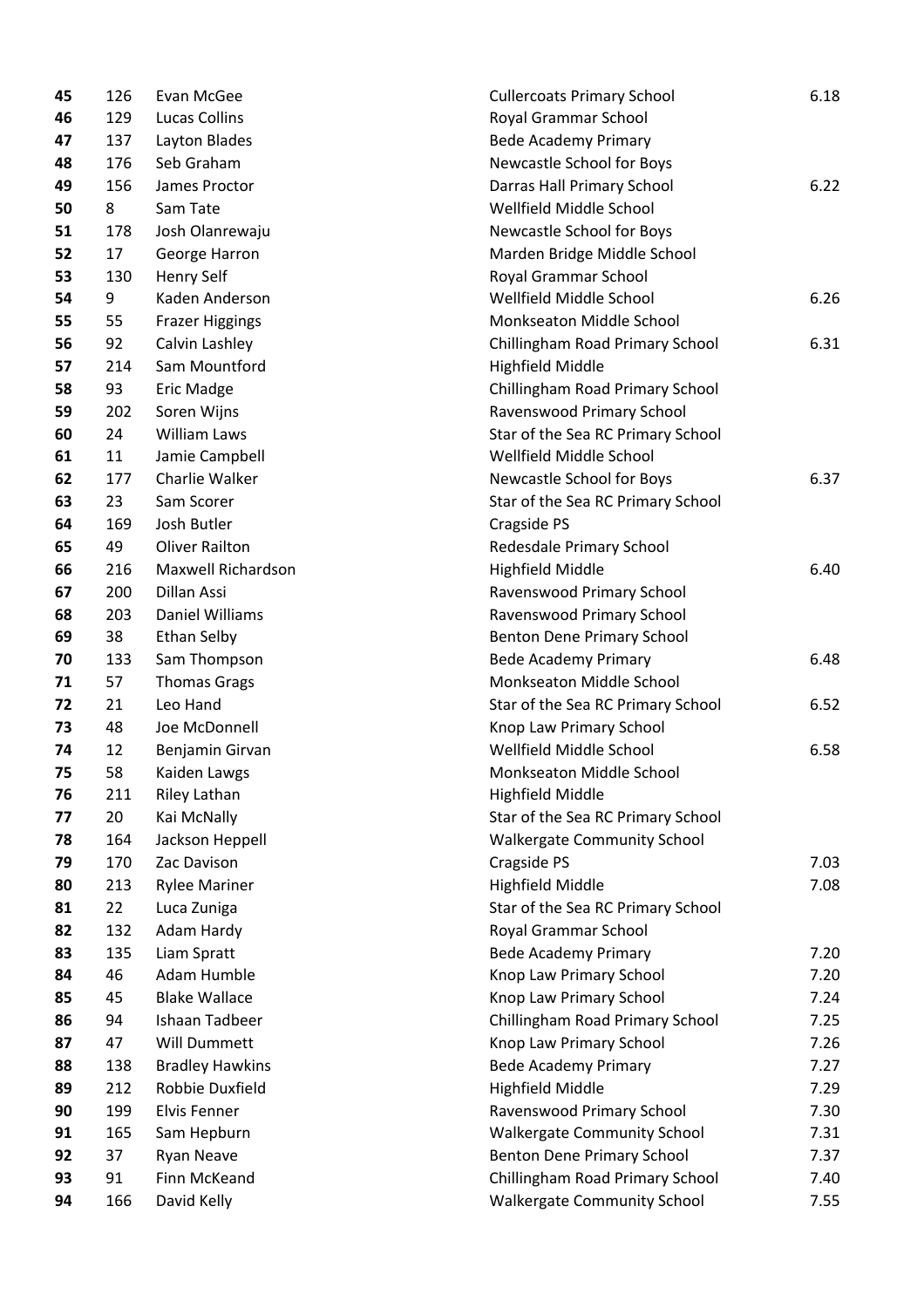| 95  | 167 | Kieran Little         | <b>Walkergate Community School</b> | 7.56 |
|-----|-----|-----------------------|------------------------------------|------|
| 96  | 150 | Robbie Forster        | <b>Ponteland Primary School</b>    | 8.00 |
| 97  | 19  | Joseph Barnes         | Star of the Sea RC Primary School  | 8.17 |
| 98  | 60  | Alexander` Armourgs   | Monkseaton Middle School           | 8.30 |
| 99  | 56  | <b>Jack Stanclgs</b>  | Monkseaton Middle School           | 8.30 |
| 100 | 59  | <b>Isaac McMillgs</b> | Monkseaton Middle School           | 8.42 |
| 101 | 136 | Seb Conway            | <b>Bede Academy Primary</b>        | 8.53 |
| 102 | 134 | Joshua Thomas         | <b>Bede Academy Primary</b>        | 9.00 |
| 103 | 53  | Jake Middleton        | Redesdale Primary School           | 9.11 |

# **Boys Year 5 Team Results**

|    | <b>Team Name</b>                         | 1st | 2nd | 3rd | 4th | <b>Points</b> |
|----|------------------------------------------|-----|-----|-----|-----|---------------|
| 1  | <b>Kings Priory School</b>               | 9   | 10  | 12  | 14  | 45            |
| 2  | <b>Valley Gardens Middle School</b>      | 8   | 11  | 21  | 22  | 62            |
| 3  | <b>Royal Grammar School</b>              | 4   | 6   | 19  | 46  | 75            |
| 4  | <b>Marden Bridge Middle School</b>       | 1   | 18  | 34  | 35  | 88            |
| 5  | <b>Cullercoats Primary School</b>        | 7   | 24  | 32  | 39  | 102           |
| 6  | <b>Darras Hall Primary School</b>        | 16  | 17  | 31  | 41  | 105           |
| 7  | <b>Ponteland Primary School</b>          | 20  | 23  | 30  | 38  | 111           |
| 8  | <b>Redesdale Primary School</b>          | 3   | 26  | 27  | 65  | 121           |
| 9  | <b>Newcastle School for Boys</b>         | 5   | 48  | 51  | 62  | 166           |
| 10 | <b>Knop Law Primary School</b>           | 2   | 42  | 73  | 84  | 201           |
| 11 | <b>Wellfield Middle School</b>           | 36  | 50  | 54  | 61  | 201           |
| 12 | <b>Ravenswood Primary School</b>         | 29  | 59  | 67  | 68  | 223           |
| 13 | <b>Highfield Middle</b>                  | 44  | 57  | 66  | 76  | 243           |
| 14 | <b>Star of the Sea RC Primary School</b> | 60  | 63  | 72  | 77  | 272           |
| 15 | <b>Walkergate Community School</b>       | 13  | 78  | 91  | 94  | 276           |
| 16 | <b>Bede Academy Primary</b>              | 47  | 70  | 83  | 88  | 288           |
| 17 | <b>Chillingham Road Primary School</b>   | 56  | 58  | 86  | 93  | 293           |
| 18 | <b>Monkseaton Middle School</b>          | 55  | 71  | 75  | 98  | 299           |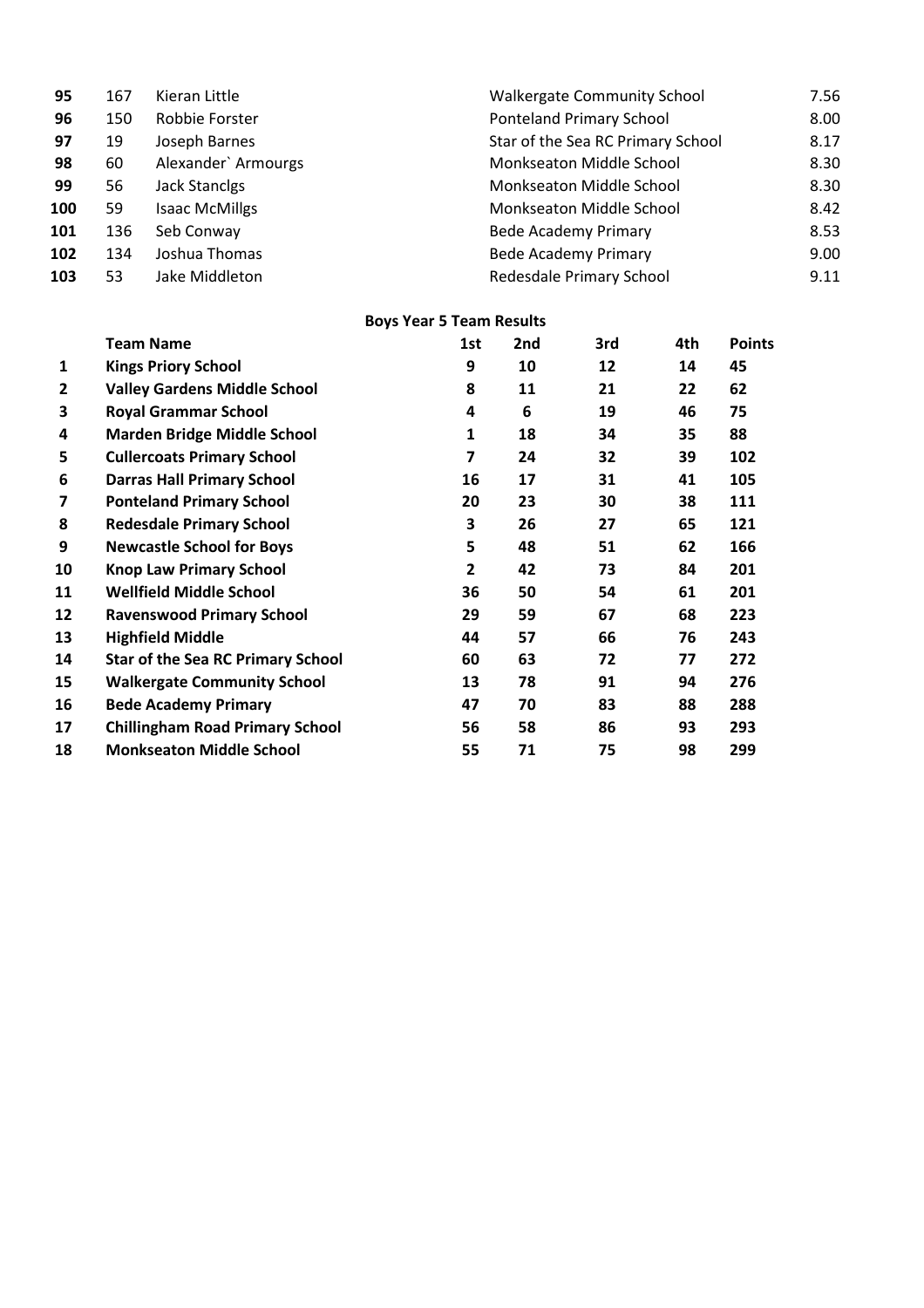

### **NSAA Cross Country Primary School Team Competition Temple Park, South Shields Tuesday 12th October 2021**



| <b>Boys Year 6</b>      |                |                         | <b>4 Scoring Athletes</b>          |             |
|-------------------------|----------------|-------------------------|------------------------------------|-------------|
| Pos                     | <b>Num</b>     | <b>Name</b>             | <b>School</b>                      | <b>Time</b> |
| $\mathbf{1}$            | 85             | Finn Johnson            | Valley Gardens Middle School       | 5.03        |
| $\mathbf{2}$            | 61             | Nick Surtees-Brown      | Dame Allan's School                | 5.07        |
| 3                       | 15             | Luke Cummings           | Marden Bridge Middle School        | 5.17        |
| 4                       | 79             | Max Carey               | Kings Priory School                | 5.19        |
| 5                       | 43             | Nathan Armstrong        | Knop Law Primary School            | 5.21        |
| 6                       | 128            | <b>Elliott Mee</b>      | Royal Grammar School               | 5.22        |
| $\overline{\mathbf{z}}$ | 145            | Taylor Atkinson         | <b>Ponteland Primary School</b>    | 5.22        |
| 8                       | $\overline{7}$ | <b>Harry Bellis</b>     | Wellfield Middle School            | 5.23        |
| 9                       | 129            | Liam Browne             | Royal Grammar School               | 5.24        |
| 10                      | 83             | <b>Toby Rollo</b>       | Kings Priory School                | 5.25        |
| 11                      | 218            | Tom McCann              | St Mary's RC Primary               | 5.26        |
| 12                      | 164            | <b>Baxter Norton</b>    | <b>Walkergate Community School</b> | 5.27        |
| 13                      | 84             | Tom Swanston            | Kings Priory School                |             |
| 14                      | 50             | Finlay Joyce            | Redesdale Primary School           |             |
| 15                      | 13             | Charlie Johnstone       | Marden Bridge Middle School        |             |
| 16                      | 131            | Tom Hill                | Royal Grammar School               |             |
| 17                      | 80             | Kieran Redford          | Kings Priory School                |             |
| 18                      | 152            | Benjamin Brooking-Coker | Darras Hall Primary School         | 5.33        |
| 19                      | 87             | Thomas Quinn            | Valley Gardens Middle School       |             |
| 20                      | 163            | Zaine Ridley            | <b>Walkergate Community School</b> |             |
| 21                      | 135            | Noah Carr               | <b>Bede Academy Primary</b>        | 5.40        |
| 22                      | 151            | Jake Cordingly          | Darras Hall Primary School         |             |
| 23                      | 211            | Tommy Hutchinson        | <b>Highfield Middle</b>            |             |
| 24                      | 147            | <b>Toby Portlock</b>    | <b>Ponteland Primary School</b>    |             |
| 25                      | 44             | <b>Warren Connolly</b>  | Knop Law Primary School            |             |
| 26                      | 88             | <b>Harry Sargent</b>    | Valley Gardens Middle School       |             |
| 27                      | 219            | <b>Connor Mills</b>     | St Mary's RC Primary               |             |
| 28                      | 132            | Joseph Johnson          | Royal Grammar School               | 5.46        |
| 29                      | 153            | Charlie Cox             | Darras Hall Primary School         |             |
| 30                      | 86             | Max Robinson            | Valley Gardens Middle School       |             |
| 31                      | 165            | Lucas Downey            | <b>Walkergate Community School</b> |             |
| 32                      | 82             | Henry Dewhurst          | Kings Priory School                |             |
| 33                      | 180            | No Declaration          | Newcastle School for Boys          |             |
| 34                      | 18             | <b>Oliver Armstrong</b> | Marden Bridge Middle School        | 5.50        |
| 35                      | 16             | Dylan Bell              | Marden Bridge Middle School        |             |
| 36                      | 217            | Oliver Dudman           | St Mary's RC Primary               | 5.57        |
| 37                      | 203            | Ewan Steele             | Ravenswood Primary School          |             |
| 38                      | 146            | Zac Gough               | <b>Ponteland Primary School</b>    |             |
| 39                      | 46             | Dhilan Gurjar           | Knop Law Primary School            |             |
| 40                      | 49             | Sam Howling             | Redesdale Primary School           |             |
| 41                      | 121            | Oliver Adderley         | <b>Cullercoats Primary School</b>  |             |
| 42                      | 14             | Isaiah Macleod          | Marden Bridge Middle School        |             |
| 43                      | 8              | Archie Mollineux        | Wellfield Middle School            |             |
| 44                      | 148            | Flynn Hopson            | <b>Ponteland Primary School</b>    |             |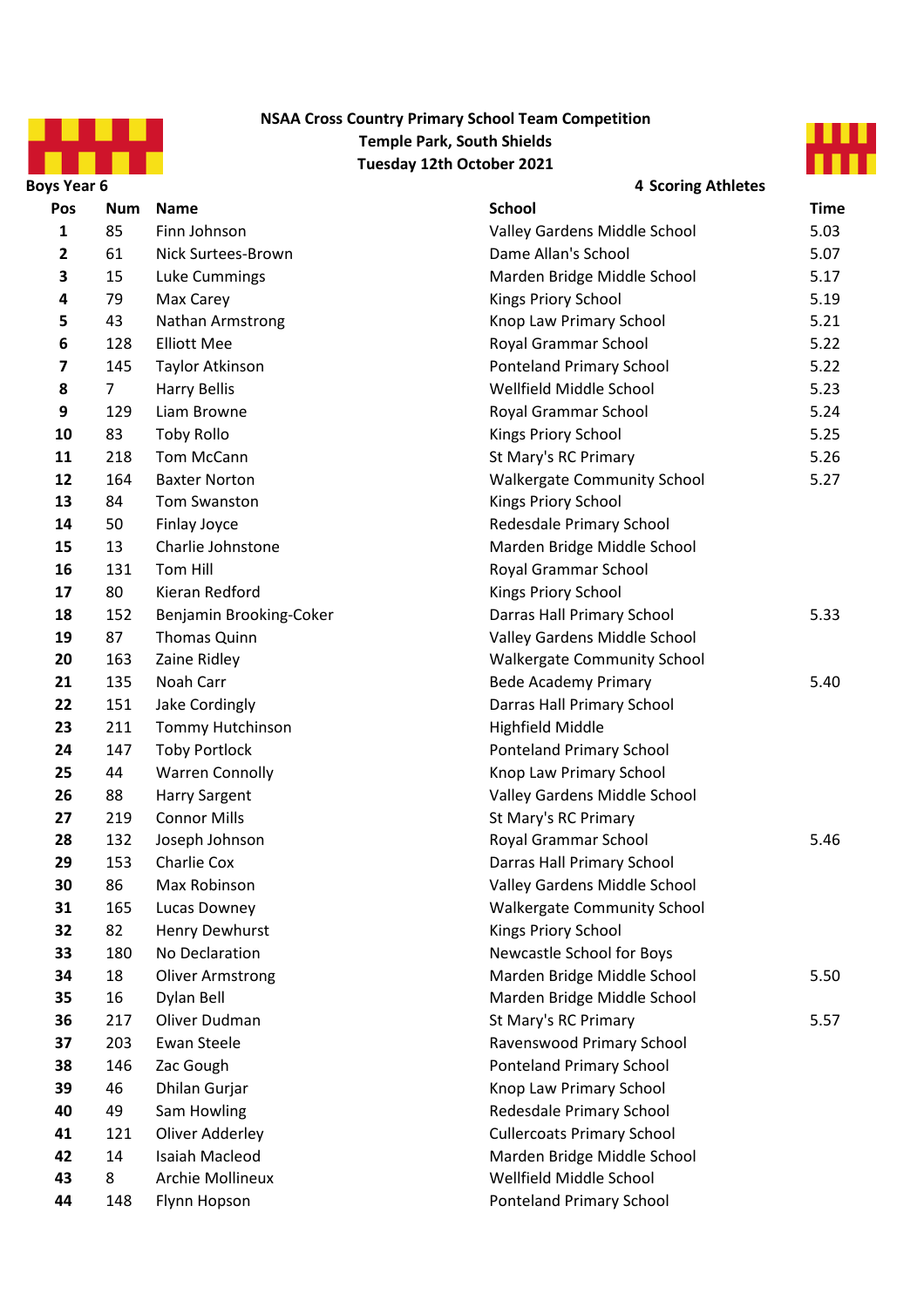| 45 | 154 | Zach Beynon              | Darras Hall Primary School         | 6.04 |  |
|----|-----|--------------------------|------------------------------------|------|--|
| 46 | 167 | Joe Knox                 | <b>Walkergate Community School</b> |      |  |
| 47 | 123 | Jack Mitchell            | <b>Cullercoats Primary School</b>  |      |  |
| 48 | 17  | Leon Kirkpatrick         | Marden Bridge Middle School        |      |  |
| 49 | 54  | Kaiden Ferry             | Redesdale Primary School           |      |  |
| 50 | 133 | Ollie Crumpton           | <b>Bede Academy Primary</b>        |      |  |
| 51 | 166 | Alex Nicholson           | <b>Walkergate Community School</b> | 6.07 |  |
| 52 | 155 | Sebastian Fletcher-Woods | Darras Hall Primary School         |      |  |
| 53 | 51  | <b>Ethan France</b>      | Redesdale Primary School           |      |  |
| 54 | 156 | Dominic Kelso            | Darras Hall Primary School         |      |  |
| 55 | 56  | <b>Rhys Sime</b>         | Monkseaton Middle School           |      |  |
| 56 | 53  | <b>Oliver Craig</b>      | Redesdale Primary School           |      |  |
| 57 | 9   | James Ross               | Wellfield Middle School            | 6.11 |  |
| 58 | 179 | Thomas Wood              | Newcastle School for Boys          |      |  |
| 59 | 202 | Ethan Watson             | Ravenswood Primary School          |      |  |
| 60 | 55  | Toby Eden                | Monkseaton Middle School           |      |  |
| 61 | 127 | Alex Davy                | Royal Grammar School               | 6.16 |  |
| 62 | 63  | Herbie Wilson Malone     | Dame Allan's School                |      |  |
| 63 | 178 | James Davis-Cowper       | Newcastle School for Boys          |      |  |
| 64 | 12  | Stephen McArdle          | Wellfield Middle School            |      |  |
| 65 | 200 | Ollie Lawson             | Ravenswood Primary School          |      |  |
| 66 | 149 | <b>Fraser Proudlock</b>  | Ponteland Primary School           |      |  |
| 67 | 177 | <b>Thomas Hunter</b>     | Newcastle School for Boys          |      |  |
| 68 | 176 | <b>Aidan Manners</b>     | Newcastle School for Boys          |      |  |
| 69 | 37  | Ollie Webster            | Benton Dene Primary School         |      |  |
| 70 | 136 | George Mann              | <b>Bede Academy Primary</b>        | 6.24 |  |
| 71 | 201 | <b>Ethan Glasper</b>     | Ravenswood Primary School          |      |  |
| 72 | 125 | Thomas Fairbairn         | <b>Cullercoats Primary School</b>  |      |  |
| 73 | 124 | <b>Harry Sexton</b>      | <b>Cullercoats Primary School</b>  | 6.28 |  |
| 74 | 150 | Harry Mcternan           | Ponteland Primary School           |      |  |
| 75 | 38  | Max Stephenson           | Benton Dene Primary School         |      |  |
| 76 | 64  | William Catterson        | Dame Allan's School                | 6.33 |  |
| 77 | 81  | Roman Wyatt              | Kings Priory School                |      |  |
| 78 | 215 | Alfie Martin             | <b>Highfield Middle</b>            |      |  |
| 79 | 10  | Cole Sundin              | Wellfield Middle School            | 6.39 |  |
| 80 | 47  | Charlie Rankin           | Knop Law Primary School            |      |  |
| 81 | 126 | Noah Wynd                | <b>Cullercoats Primary School</b>  | 6.43 |  |
| 82 | 199 | <b>Connor Picard</b>     | Ravenswood Primary School          | 6.50 |  |
| 83 | 45  | <b>Jack Forster</b>      | Knop Law Primary School            | 6.50 |  |
| 84 | 48  | Jake Young               | Knop Law Primary School            | 6.50 |  |
| 85 | 134 | Kenzie Stephenson        | <b>Bede Academy Primary</b>        | 6.55 |  |
| 86 | 62  | Olubomi Iji              | Dame Allan's School                | 6.56 |  |
|    | G   | Riley - no declaration   | Unknown                            | 6.57 |  |
| 87 | 212 | Kieran Howard            | <b>Highfield Middle</b>            | 6.59 |  |
| 88 | 60  | <b>Matthew Nicholson</b> | Monkseaton Middle School           | 7.01 |  |
| 89 | 137 | Jake Beatty              | Bede Academy Primary               | 7.02 |  |
| 90 | 204 | Lucas Dixon              | Ravenswood Primary School          | 7.03 |  |
| 91 | 59  | Daniel Nicholson         | Monkseaton Middle School           | 7.04 |  |
| 92 | 65  | Owen Swift               | Dame Allan's School                | 7.05 |  |
| 93 | 66  | Ollie Meltcalf           | Dame Allan's School                | 7.17 |  |
|    |     |                          |                                    |      |  |